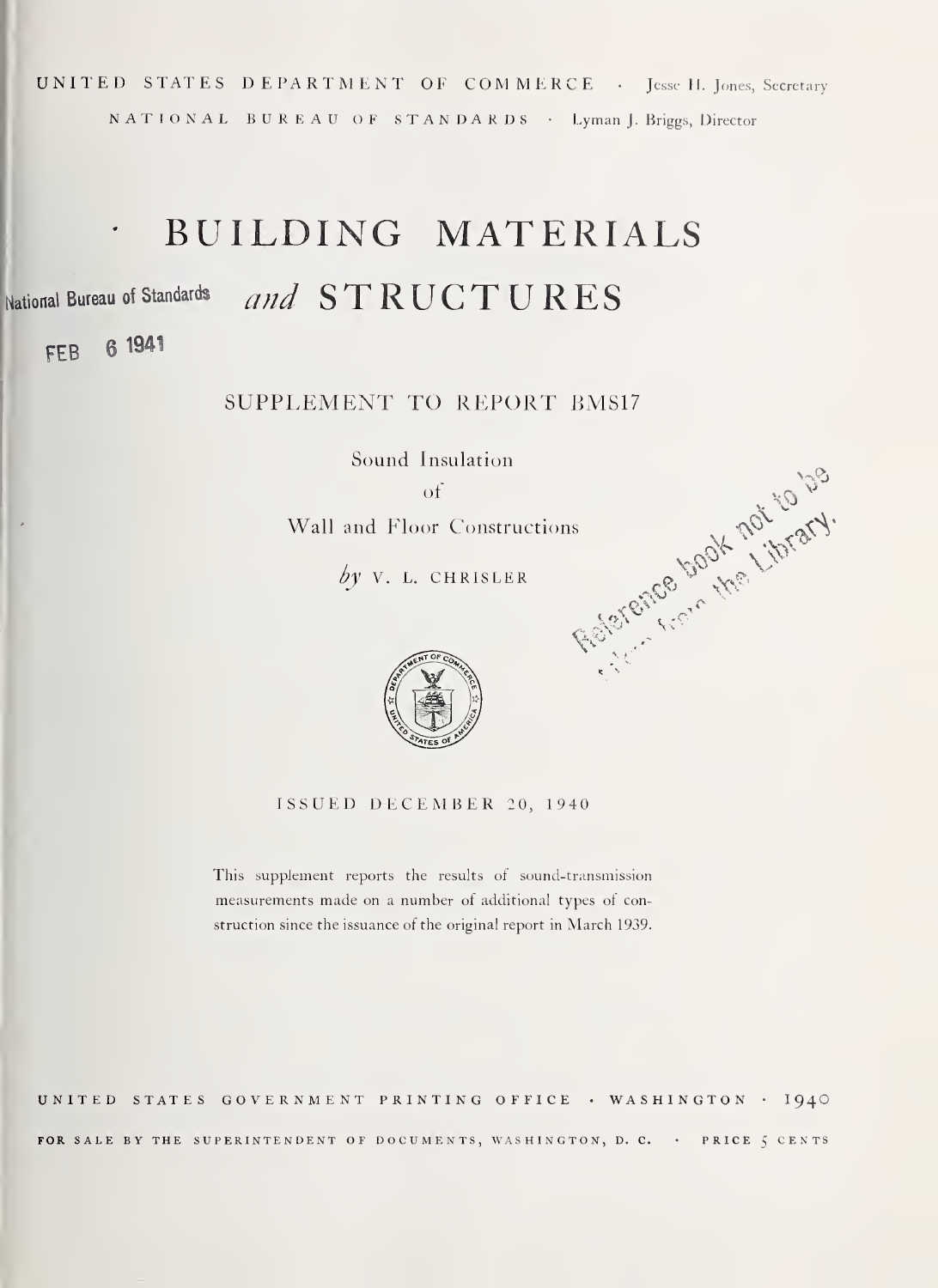

PANEL 170

PANEL 170.—Two-inch solid plaster partition; 3/4-inch channel studs; perforated gypsum lath; gypsum plaster; smooth, white finish.

网络海岸 计分配分析 计主编编程序 医骨状的

### PANELS i7IA,B,C, 172

PANEL 171A.—Two-inch solid plaster partition;  $\frac{3}{4}$ -inch channel studs; expanded metal lath; gypsum plaster; smooth, white finish.

- white finish.<br>PANEL 171B.—Same construction as panel 171A.
- PANEL 171C.—Same construction as panel 171A.

PANEL 172.—Two and one-half inch solid plaster partition;  $\frac{y}{4}$ -inch channel studs; expanded metal lath; gypsum, plaster; smooth, white finish.



PANEL 173A

PANEL 173A.—Hollow tile panel constructed of 4- by 8- by 16-inch partition tile, two cells.

(Tiles were made of pumice and portland cement. Partition was plastered on both sides with a brown coat of gypsum plaster, and had a smooth, white finish; thickness of plaster  $\frac{1}{2}$  inch.)

PANEL 173B.—Same as panel 173A, but it was plastered on one side only. PANEL 173C.—Same as panel 173A, but it was not plastered.

(Note the poor Insulating properties of this panel. This was caused by the large number of pores extending through the walls of the tiles.)



#### PANEL 174

PANEL 174.—Wood studs; Steeltex lath with paper backing nailed to studs with special nail; scratch and brown coats of gypsum plaster; smooth, white finish; thickness of grounds  $\frac{3}{4}$  inch.



#### PANEL 175

PANEL 175.—Wood studs staggered; expanded metal lath; scratch and brown coats of gypsum plaster; smooth, white finish; thickness of grounds  $\frac{3}{4}$  inch.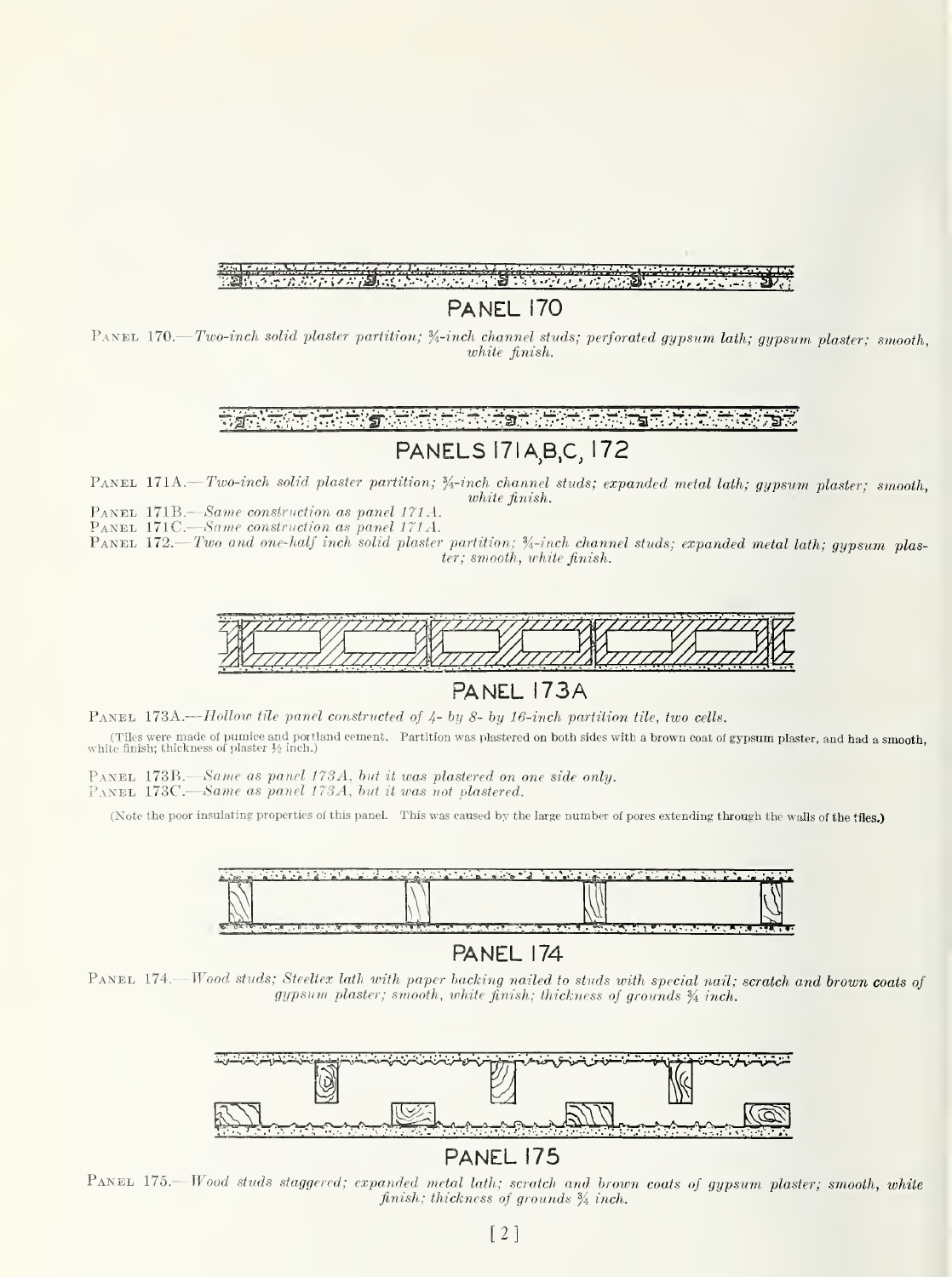|                                               | Transmission loss (in decibels at frequencies (cycles per second) |                          |                      |                      |                          |                      |                      |                      |                      |                                                  |                          |                      |  |
|-----------------------------------------------|-------------------------------------------------------------------|--------------------------|----------------------|----------------------|--------------------------|----------------------|----------------------|----------------------|----------------------|--------------------------------------------------|--------------------------|----------------------|--|
| Panel No.                                     |                                                                   |                          |                      |                      |                          |                      |                      |                      |                      | $\Lambda{\rm v}\mathrm{c}\mathrm{r}\mathrm{age}$ |                          | Weight.              |  |
|                                               | 128                                                               | 192                      | $256\,$              | 384                  | $512\,$                  | $768\,$              | 1,024                | 2,048                | 4,096                | $256$ to<br>1,024                                | 128t<br>$-1,096$         |                      |  |
|                                               |                                                                   |                          |                      |                      | SOLID PLASTER            |                      |                      |                      |                      |                                                  |                          |                      |  |
|                                               | $30.\,2$                                                          | 27.7                     | $33,\,2$             | 35.2                 | 30.6                     | 32.7                 | 37.9                 | 47.6                 | 53.0                 | 33.9                                             | $36.5 +$                 | $lb/fl^2$<br>19.4    |  |
| $171A_{--}$                                   | $35.\,9$                                                          | 31.5                     | 30.1                 | 31.6                 | 33.8                     | 35.5                 | 39.3                 | 46.9                 | 54.0                 | 34.1                                             | 37.6                     | 16.4                 |  |
| $171B_-$<br>171C <sub>--</sub><br>$172 - - -$ | $\begin{array}{c} 29.2 \\ 35.2 \end{array}$<br>34.3               | 29.9<br>$33.\,3$<br>26.4 | 25.6<br>22.3<br>33.0 | 30.4<br>31.6<br>36.8 | $30.\,5$<br>31.3<br>34.6 | 33.5<br>30.8<br>37.4 | 37.0<br>37.7<br>43.2 | 46.4<br>46.7<br>50.5 | 53.8<br>54.9<br>56.9 | 31.4<br>30.7<br>37.0                             | 35.1<br>36.0<br>$39.\ 2$ | 17.7<br>18.8<br>22.4 |  |
|                                               |                                                                   |                          |                      |                      |                          | <b>HOLLOW TILE</b>   |                      |                      |                      |                                                  |                          |                      |  |
| $173A$ <sub>------</sub>                      | $32.\,3$                                                          | 32.4                     | 33.5                 | 34.0                 | $36.\ 2$                 | 36.2                 | 39.0                 | 41.6                 | $51.\,8$             | $35.\,8$                                         | 37.4                     | 25.3                 |  |
| 173B_<br>$173C_{---}$                         | 30.9<br>7.9                                                       | $26.\,\,9$<br>7.5        | 27.4<br>$5. \; 2$    | 35.8<br>7.3          | 34.6<br>8.6              | 33.1<br>12.2         | 35.9<br>14.1         | 40.2<br>18.5         | 46.6<br>17.4         | 33.4<br>9, 5                                     | 34.6<br>11.0             | 20.4<br>15.5         |  |
|                                               |                                                                   |                          |                      |                      |                          |                      |                      |                      |                      |                                                  |                          |                      |  |
|                                               |                                                                   |                          |                      |                      |                          | WOOD STUDS           |                      |                      |                      |                                                  |                          |                      |  |
| $174$ -------                                 | $30.\ 0$                                                          | $27.\,\,3$               | $24.\,\, 8$          | $31.\;0$             | $34.\,5$                 | $37.\,3$             | $38.\ 2$             | $38.\,\,0$           | $53.\,8$             | $33.\ 2$                                         | 35.0                     | $12.\,\,6$           |  |
| $175 - -$                                     | 43.8                                                              | 46.6                     |                      |                      | 47. 4 47. 7 47. 4 49. 9  |                      |                      | $50.0$ $52.1$ $63.4$ |                      |                                                  | 48.5 49.8                | 19.8                 |  |

TABLE 1. -Sound-trannsmission loss- wall structures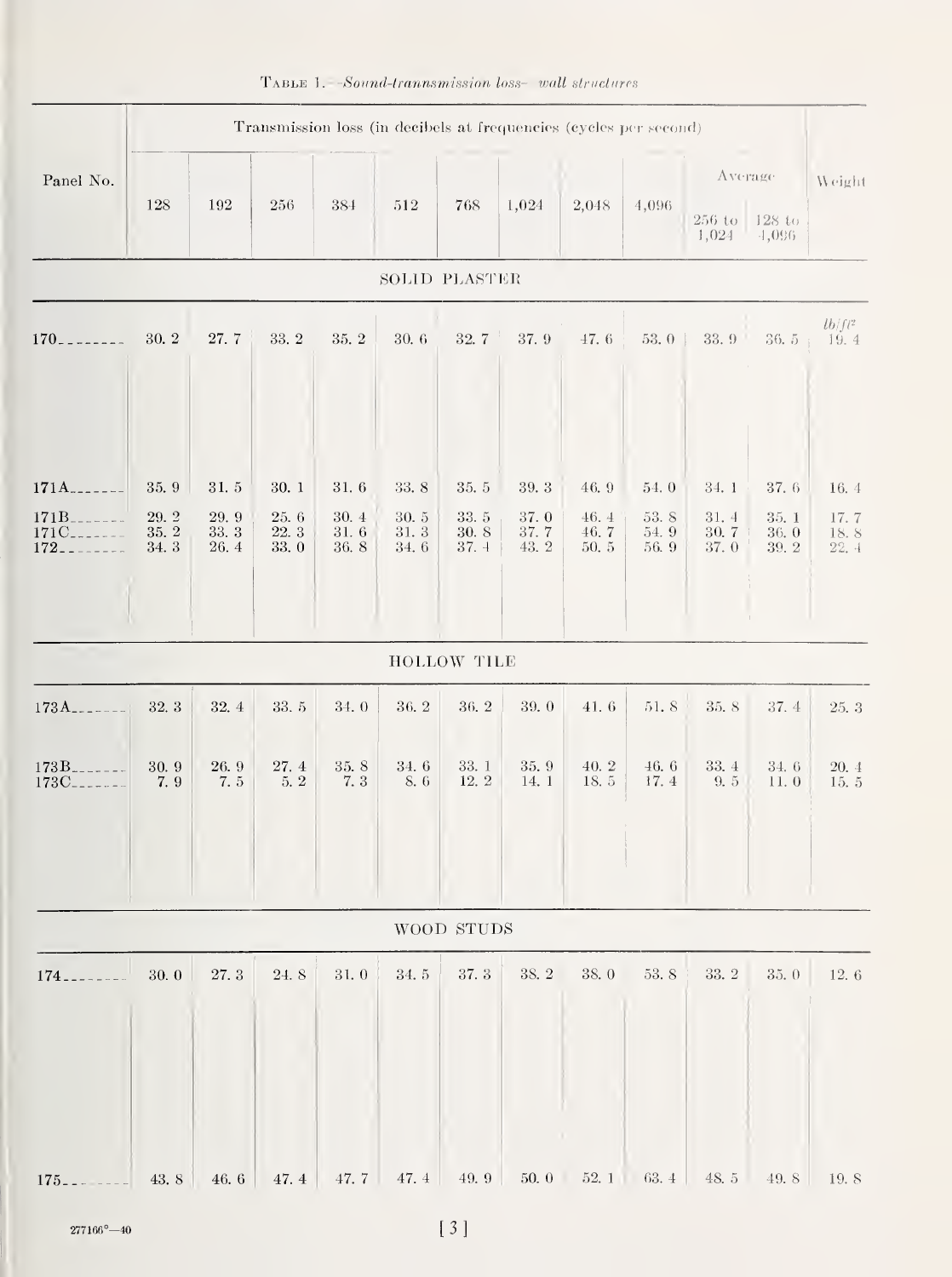

#### PANEL 176

PANEL 176.—Wood studs; perforated gypsum lath attached to studs with clip consisting of a coiled spring and a piece of heavy wire extending across the face of the gypsum lath and interlocking with the adjoining clip: scratch and brown coats of gypsum plaster; smooth, white finish; thickness of plaster  $\frac{1}{2}$  inch.



- PANEL 177.—Wood studs; gypsum lath attached to studs with clip, as shown in drawing (the nail went through the edge of the gypsum lath holding it and the clip firmly against the stud); scratch and brown coats of gypsum pl
- the clip against the stud and allowed a small movement of the gypsum lath); scratch and brown coats of gypsum plaster, smooth, white finish; thickness of plaster  $\frac{1}{2}$  inch.



PANEL 179A.—Wood studs;  $\frac{3}{2}$ inch, three-ply plywood was attached to both sides.

(A light weight cotton fabric was applied to one side with casein glue and a heavy cotton duck to the other side.)

Panel 179B.—Same as panel 179A, but a 4-inch cotton bat, which had been flameproofed, was placed in the air space between the studs.

Panel 179C. Same as panel 179B, but <sup>a</sup> 1-inch cotton bat, which had been flameproofed, was used in place of the 4-inch bat.

Panel 179D.—Same as panel 179A, but a strip of 4-inch flameproofed cotton bat was cut, having a width equal to the depth of the studs, and these strips were tacked to each side of the studs.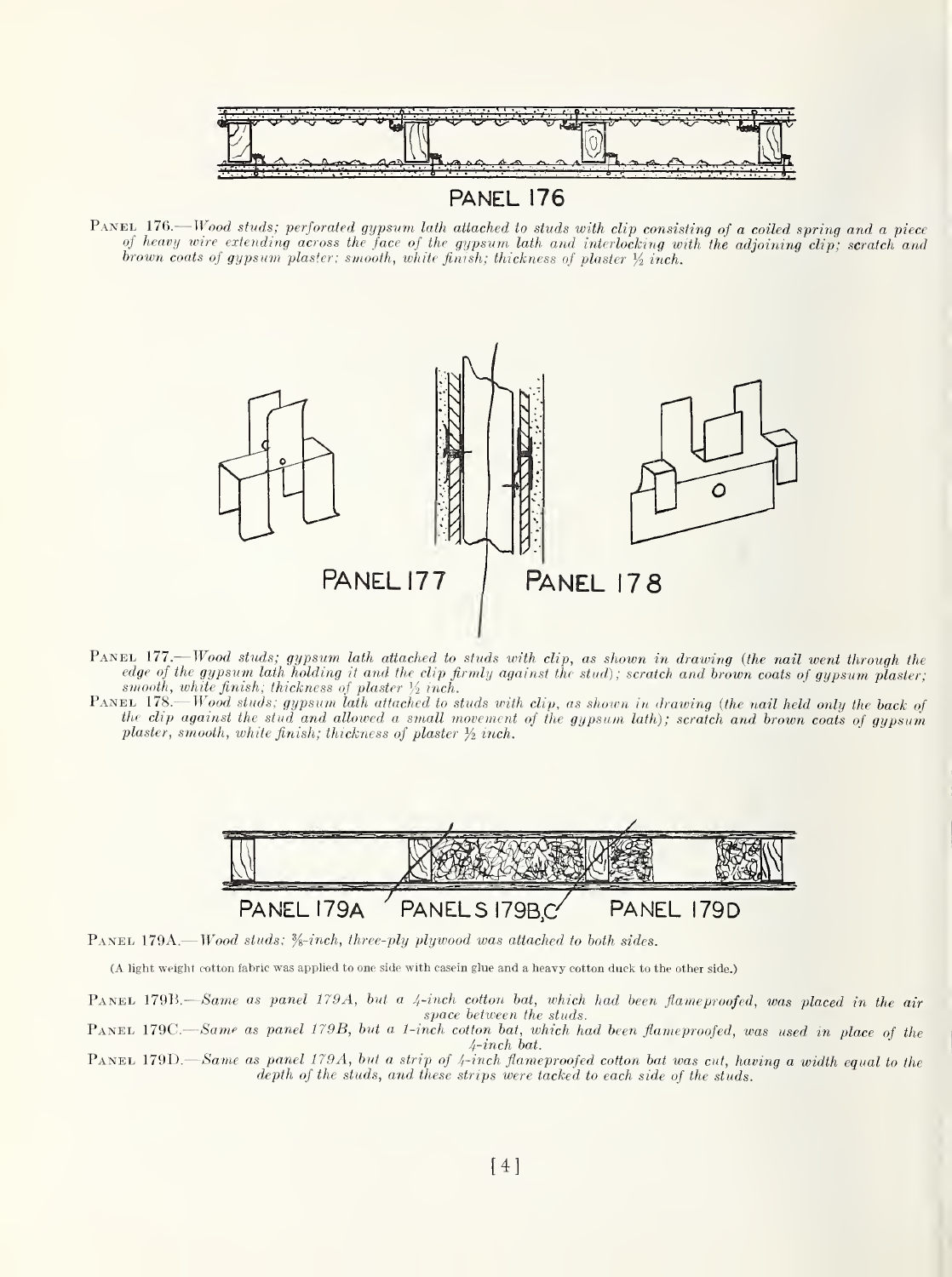|                        | Transmission loss (in decibels at frequencies (cycles per second) |             |             |            |          |            |            |            |             |                              |                             |          |
|------------------------|-------------------------------------------------------------------|-------------|-------------|------------|----------|------------|------------|------------|-------------|------------------------------|-----------------------------|----------|
| Panel No.              |                                                                   | $192\,$     |             |            | $512\,$  | $768\,$    | 1,024      | 2,048      |             | Average                      |                             | Weight   |
|                        | $128\,$                                                           |             | $256\,$     | $384\,$    |          |            |            |            | 4,096       | $256\,\,{\rm to}\,$<br>1,024 | $128\ \mathrm{to}$<br>4,096 |          |
| WOOD STUDS-Continued   |                                                                   |             |             |            |          |            |            |            |             |                              |                             |          |
| $176 - - - - - - - -$  | 40.0                                                              | 42.0        | $41.\,\, 9$ | $46. \; 6$ | 47.7     | 49.3       | 47.5       | $54. \;0$  | $65,\,5$    | 46.6                         | 48.3                        | $16.4\,$ |
|                        |                                                                   |             |             |            |          |            |            |            |             |                              |                             |          |
|                        |                                                                   |             |             |            |          |            |            |            |             |                              |                             |          |
|                        |                                                                   |             |             |            |          |            |            |            |             |                              |                             |          |
|                        |                                                                   |             |             |            |          |            |            |            |             |                              |                             |          |
|                        |                                                                   |             |             |            |          |            |            |            |             |                              |                             |          |
|                        |                                                                   |             |             |            |          |            |            |            |             |                              |                             |          |
|                        |                                                                   |             |             |            |          |            |            |            |             |                              |                             |          |
|                        |                                                                   |             |             |            |          |            |            |            |             |                              |                             |          |
| $177 - -$              | $19. \; 0$                                                        | 23.9        | $28.\ 8$    | 33.0       | 35.0     | 39.1       | $41. \ 6$  | 42.4       | $59. \ 9$   | 35.5                         | 35.9                        | 14.4     |
| $178 - - -$            | $33. \ 4$                                                         | 42.1        | 42.4        | $45. \; 6$ | 45.1     | 46.1       | 46.3       | 47.8       | $63.\,\, 8$ | 45.1                         | 45.8                        | 14.9     |
|                        |                                                                   |             |             |            |          |            |            |            |             |                              |                             |          |
|                        |                                                                   |             |             |            |          |            |            |            |             |                              |                             |          |
|                        |                                                                   |             |             |            |          |            |            |            |             |                              |                             |          |
|                        |                                                                   |             |             |            |          |            |            |            |             |                              |                             |          |
|                        |                                                                   |             |             |            |          |            |            |            |             |                              |                             |          |
| $179A$ ------          | $14. \ 6$                                                         | $20.\ 2$    | 27.6        | $33.\ 2$   | 29.1     | $34.\,\,3$ | 37.5       | 43.3       | $39,\,7$    | $32.\,\,3$                   | 31.1                        | 4. $57$  |
| $179B$ <sub>----</sub> | $13. \ 8$                                                         | $26.\ 7$    | $32.\,8$    | $36.\,9$   | $33.\,5$ | $39.\,\,3$ | 41.7       | 46.3       | 44.1        | 36.8                         | $35. \;0$                   | 4.83     |
| $179C_{---}$           | $14. \; 6$                                                        | $24. \ 4$   | $28.\ 5$    | $36.\,9$   | $31.\;1$ | $38. \;1$  | $42.\,\,6$ | $49. \; 1$ | 46.0        | 35.4                         | $34. \ 6$                   | 4.63     |
| $179D$ ------          | $13. \; 0$                                                        | $22.\,$ $6$ | $31.\;4$    | $36.\ 7$   | 33.7     | $38.\,3$   | $41,\,9$   | $46. \$    | 44.7        | $36,\,4$                     | 34.3                        | 4.74     |

## TABLE 1.—Sound-transmission loss—wall structures- Continued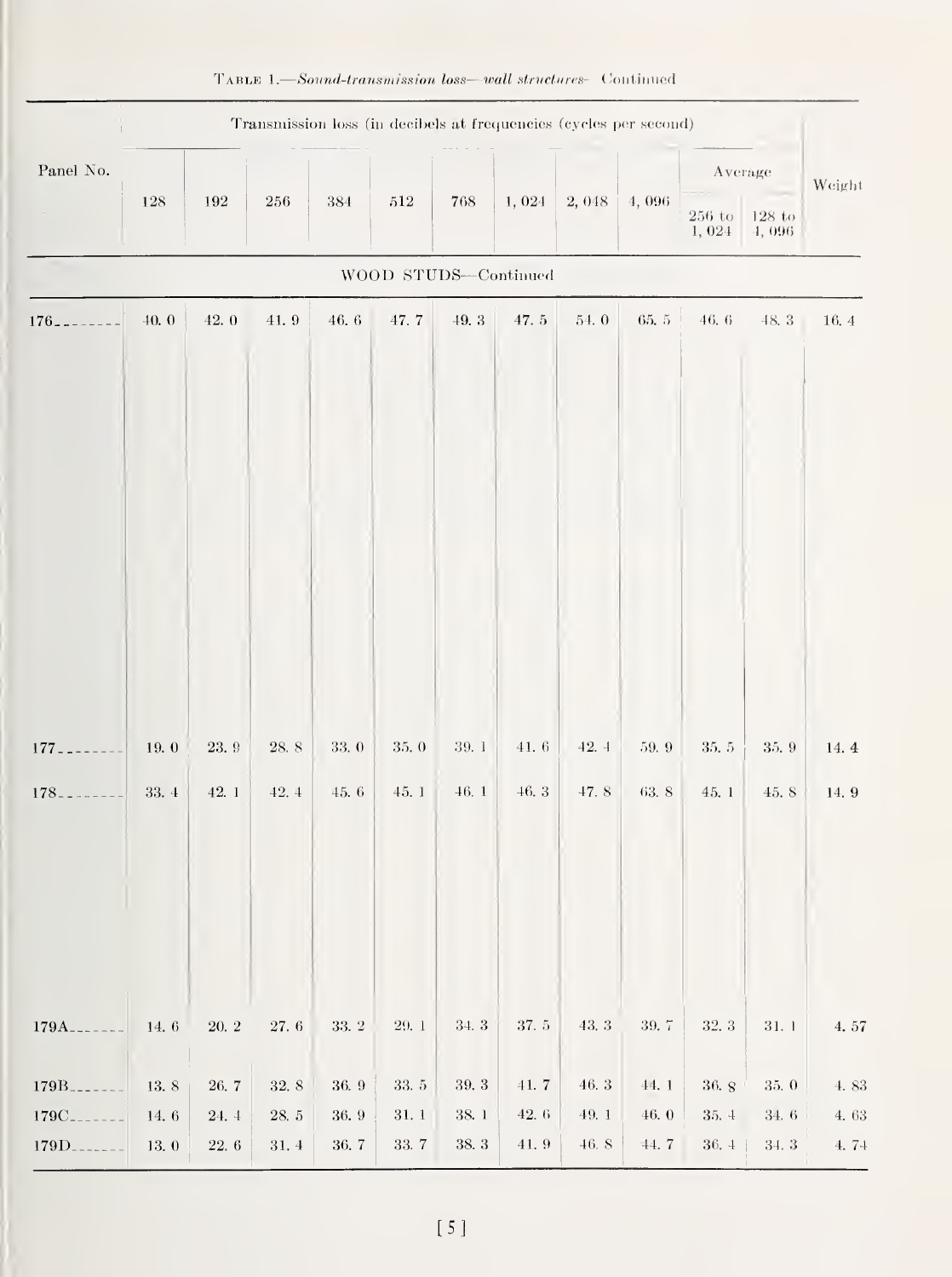

PANEL 180A.—Floor panel, 2- by 6-inch wood joists; scratch and brown coats of gypsum plaster applied on expanded metal lath for ceiling; smooth, white finish; grounds % inch thick.

(The floor consisted of <sup>a</sup> subfloor; 2- by 2-inch sleepers, <sup>16</sup> inches on centers, and <sup>a</sup> hardwood finish floor.)

PANEL 180B.—Same as 180A, but a ½-inch Balsam Wool was laid on the subfloor and the 2- by 2-inch sleepers were attached with Gorman clips. Panel 180C. Same as panel 180B, but 1-inch Balsam Wool was used in place of the Yo-inch Balsam Wool.



**P**ANEL 180D.—Same as panel 180A, but strips of Nuwood ½-inch thick and 6 inches wide were placed under the 2 $by$  2-inch sleepers.

(The sleepers were attached with Gorman clips. Strips of Balsam Wool 1-inch thick by <sup>16</sup> inches wide were placed between the sleepers.)

PANEL 180E. Same as panel 180A, except 1/2-inch Balsam Wool was laid on the subfloor and on this were placed small squares  $(2\frac{1}{2}$ - by  $2\frac{1}{2}$ - by  $\frac{1}{2}$ -inch thick) of Nuwood, spaced 16 inches on centers in each direction; the 2- by 2-inch sleepers were laid on top of these squares and held in position by a metal strip over sleepers were laid on top of these squares and held in position by a metal strip over the sleeper at each square; the<br>hardwood floor was applied on the sleepers as before.<br>PANEL 180F.—This floor panel was the same as panel

This floor panel was the same as panel 180E, but 1-inch Balsam Wool was used instead of  $\frac{1}{2}$ -inch material.

PANEL 181.—Heavy wooden door, approximately  $2\frac{1}{2}$  inches thick; special hardware; rubber gasket around sides and top; special felt strips which pushed down from the bottom of the door as it was closed, thus eliminating any crack<br>under the door.

PANEL 182.—Approximately same as panel 181, but manufactured by another firm.